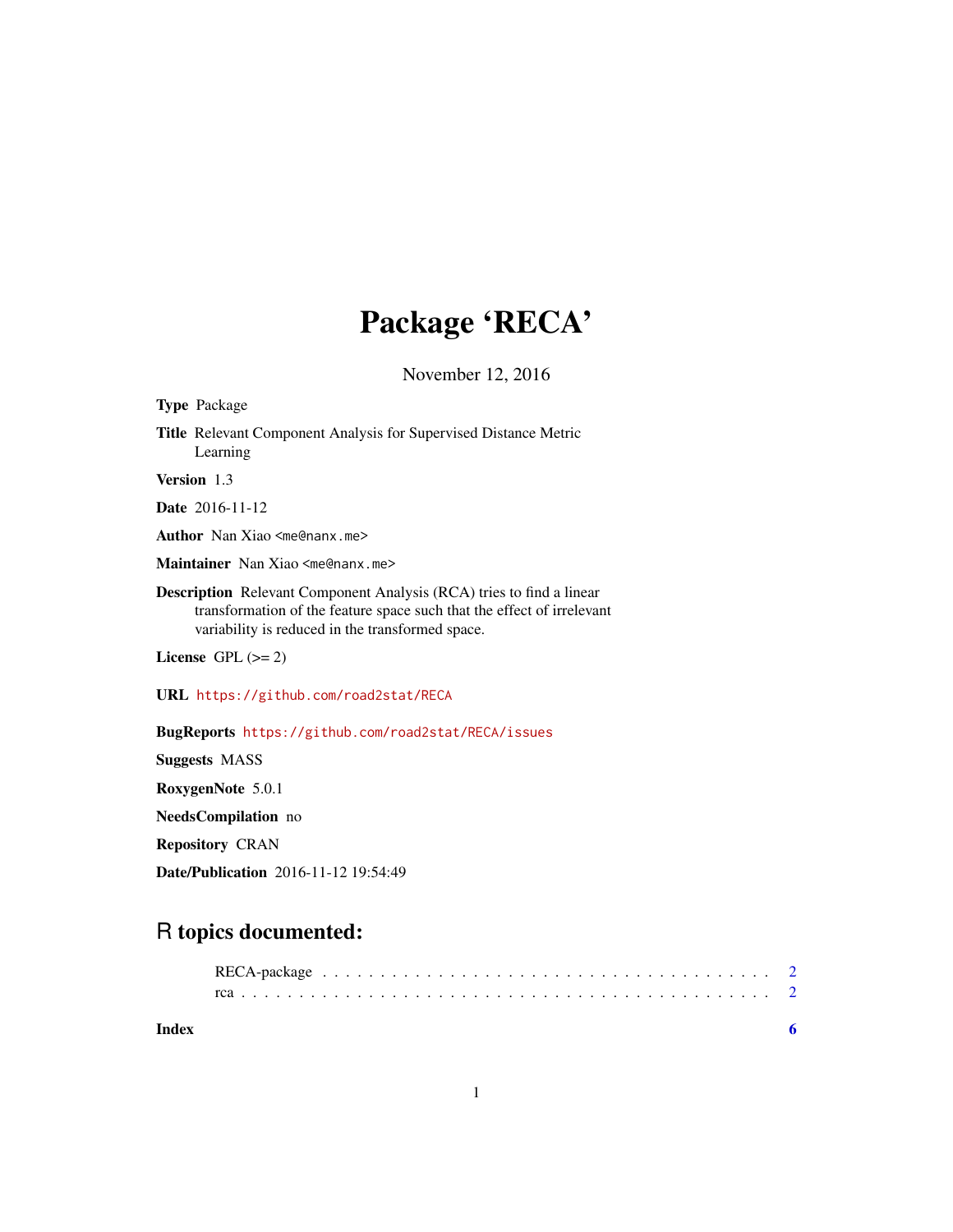<span id="page-1-0"></span>

#### Description

The RECA package offers an R implementation for Relevant Component Analysis (RCA).

#### Details

| Package: | <b>RECA</b> |
|----------|-------------|
| Type:    | Package     |
| Version: | 1.3         |
| License: | $GPL (=2)$  |

#### Note

Bug reports and feature requests could be sent to <https://github.com/road2stat/RECA/issues>.

rca *Relevant Component Analysis*

#### Description

rca performs relevant component analysis (RCA) for the given data. It takes a data set and a set of positive constraints as arguments and returns a linear transformation of the data space into better representation, alternatively, a Mahalanobis metric over the data space.

#### Usage

rca(x, chunks, useD = NULL)

#### Arguments

| x      | $n \times d$ matrix or data frame of original data.                                                                                                                                                                                              |
|--------|--------------------------------------------------------------------------------------------------------------------------------------------------------------------------------------------------------------------------------------------------|
| chunks | a vector of size N describing the chunklets: -1 in the i-th place says that point<br>i does not belong to any chunklet; integer j in place i says that point i belongs<br>to chunklet j; The chunklets indexes should be 1: number-of-chunklets. |
| useD   | optional. When not given, RCA is done in the original dimension and B is full<br>rank. When useD is given, RCA is preceded by constraints based LDA which<br>reduces the dimension to use D. B in this case is of rank use D.                    |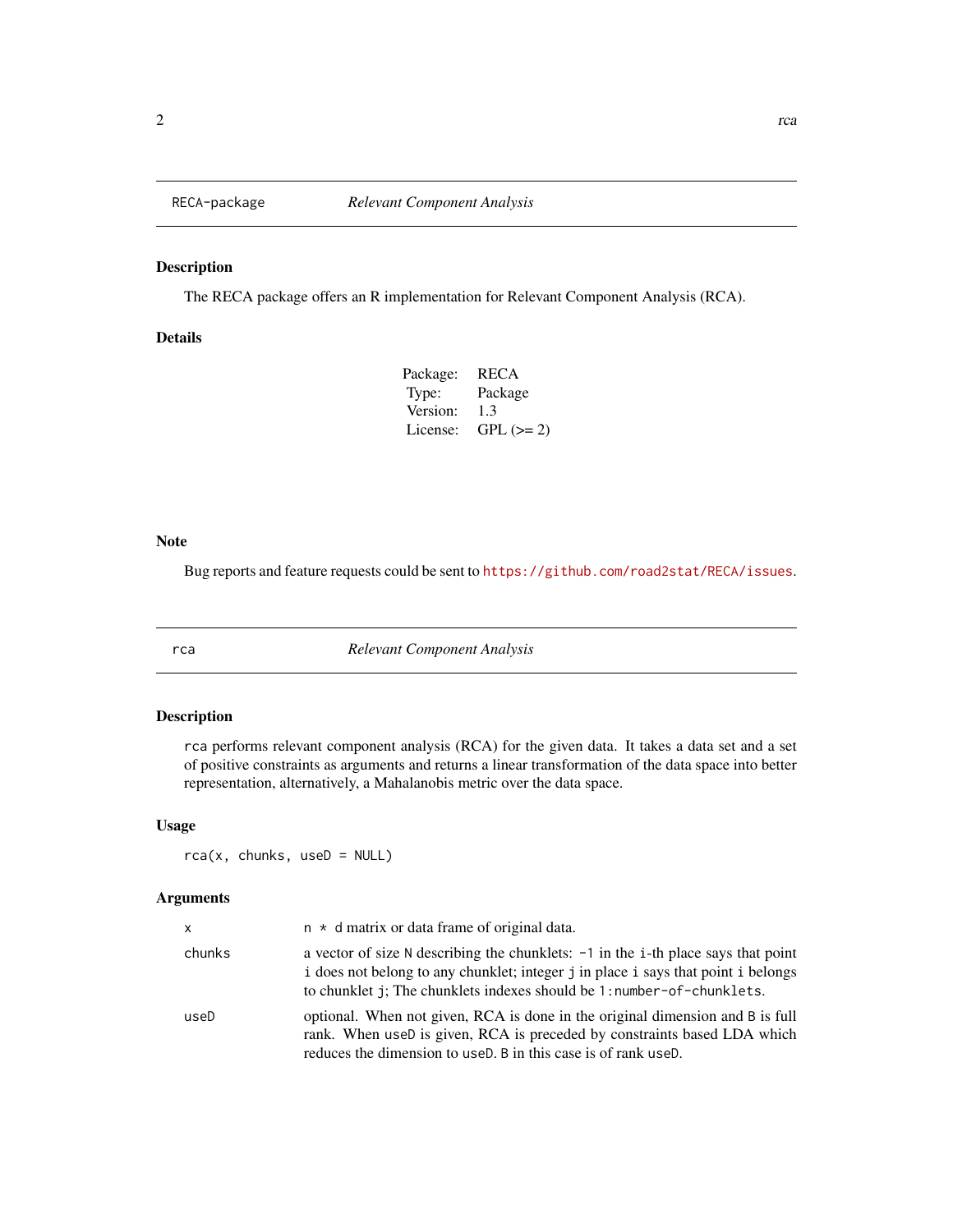The new representation is known to be optimal in an information theoretic sense under a constraint of keeping equivalent data points close to each other.

The three returned objects are just different forms of the same output. If one is interested in a Mahalanobis metric over the original data space, the first argument is all she/he needs. If a transformation into another space (where one can use the Euclidean metric) is preferred, the second returned argument is sufficient. Using A and B are equivalent in the following sense:

if  $y1 = A \times x1$ ,  $y2 = A \times y2$  then

$$
(x2 - x1)^T * B * (x2 - x1) = (y2 - y1)^T * (y2 - y1)
$$

#### Value

A list of the RCA results:

- B: The RCA suggested Mahalanobis matrix. Distances between data points x1, x2 should be computed by  $(x2 - x1)^T$  \* B \*  $(x2 - x1)$
- RCA: The RCA suggested transformation of the data. The data should be transformed by RCA \* data
- newX: The data after the RCA transformation. newX = data  $*$  RCA

#### Note

Note that any different sets of instances (chunklets), e.g.  $\{1, 3, 7\}$  and  $\{4, 6\}$ , might belong to the same class and might belong to different classes.

#### Author(s)

Nan Xiao <<http://nanx.me>>

#### References

Aharon Bar-Hillel, Tomer Hertz, Noam Shental, and Daphna Weinshall (2003). Learning Distance Functions using Equivalence Relations. *Proceedings of 20th International Conference on Machine Learning (ICML2003)*

#### Examples

```
library("MASS") # generate synthetic MVN data
set.seed(42)
k = 100L # sample size of each class
n = 3L # specify how many classes
N = k * n # total sample size
x1 = mvrnorm(k, mu = c(-8, 6), matrix(c(15, 1, 2, 10), rock = 2))x2 = mvrnorm(k, mu = c(0, 0), matrix(c(15, 0.5, 2, 10), ncol = 2))x3 = mvrnorm(k, mu = c(8, -6), matrix(c(15, 1, 2, 10), rock = 2))x = as.data frame(rbind(x1, x2, x3)) # predictor
y = gl(n, k) # response
```
# The fully labeled data set with 3 classes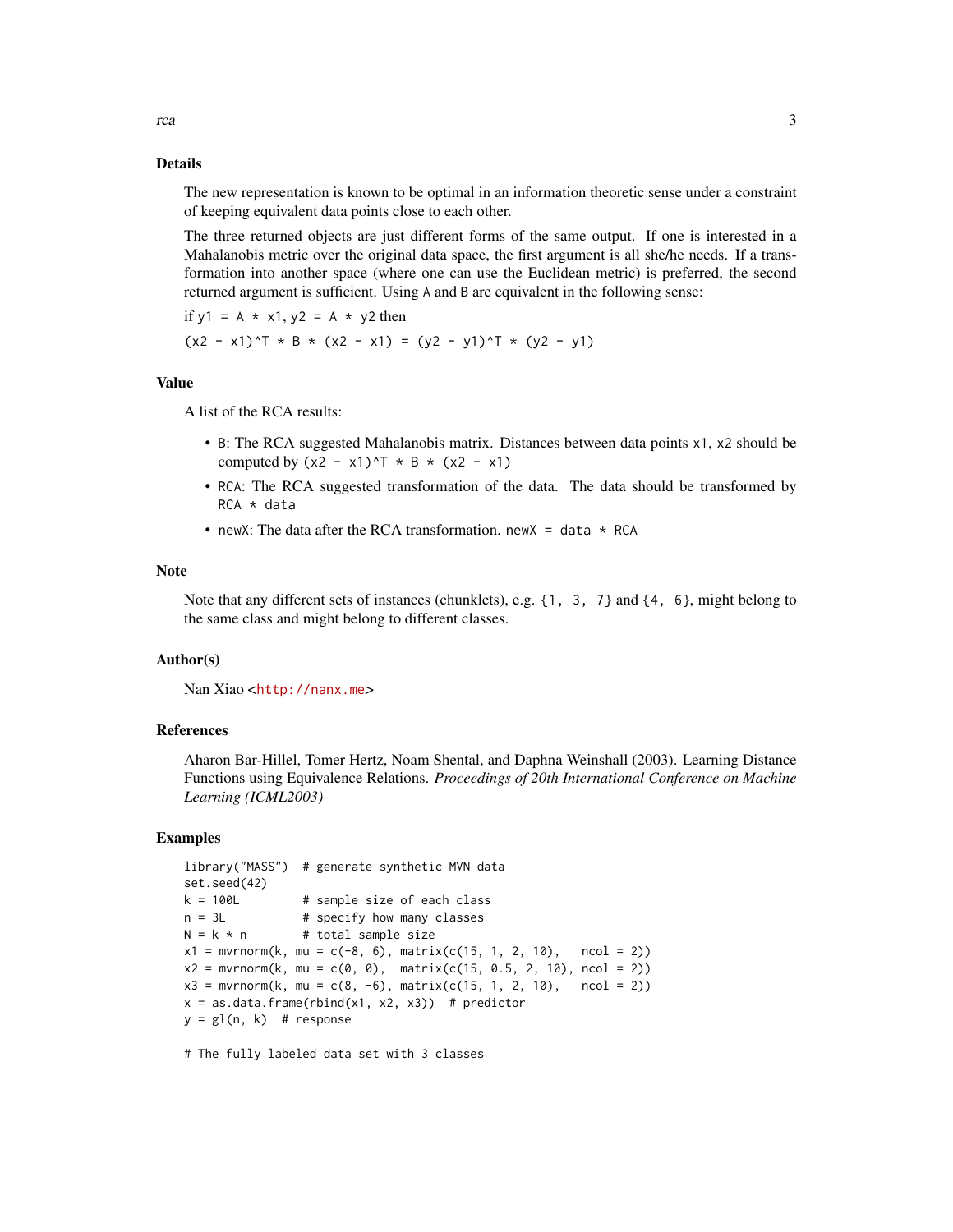```
plot(x[, 1L], x[, 2L], bg = c("#E41A1C", "#377EB8", "#4DAF4A")[y],
     pch = rep(c(22, 21, 25), each = k))# Same data unlabeled; clearly the class structure is less evident
plot(x[, 1L], x[, 2L])
# Manually generating synthetic chunklets
chunk1 = sample(1L:100L, 3L)chunk2 = sample(1L:100L, 3L)chunk3 = sample(1L:100L, 3L)
chunk4 = sample(1L:100L, 3L)chunk5 = sample(1L:100L, 3L)
chunk6 = sample(1L:100L, 3L)chunk7 = sample(101L:200L, 3L)
chunk8 = sample(101L:200L, 3L)
chunk9 = sample(101L:200L, 3L)
chunk10 = sample(101L:200L, 3L)
chunk11 = sample(101L:200L, 3L)
chunk12 = sample(101L:200L, 3L)
chunk13 = sample(101L:200L, 3L)
chunk14 = sample(101L:200L, 3L)
chunk15 = sample(201L:300L, 3L)
chunk16 = sample(201L:300L, 3L)
chunk17 = sample(201L:300L, 3L)
chunk18 = sample(201L:300L, 3L)
chunk19 = sample(201L:300L, 3L)
chunk20 = sample(201L:300L, 3L)
chks = x[c(chunk1, chunk2, chunk3, chunk4, chunk5,
           chunk6, chunk7, chunk8, chunk9, chunk10,
           chunk11, chunk12, chunk13, chunk14, chunk15,
           chunk16, chunk17, chunk18, chunk19, chunk20), ]
chunks = list(chunk1, chunk2, chunk3, chunk4, chunk5,
              chunk6, chunk7, chunk8, chunk9, chunk10,
              chunk11, chunk12, chunk13, chunk14, chunk15,
              chunk16, chunk17, chunk18, chunk19, chunk20)
# Make "chunklet" vector to feed the chunks argument
chunksvec = rep(-1L, nrow(x))for ( i in 1L:length(chunks) ) {
 for ( j in 1L:length(chunks[[i]]) ) {
    chunksvec[chunks[[i]][j]] = i
 }
}
# Chunklets for the RCA algorithm
plot(chks[, 1L], chks[, 2L], col = rep(1L:20L, each = 3L),pch = rep(0L:19L, each = 3L))
# RCA suggested transformation of the data
rca(x, chunksvec)$RCA
# RCA suggested Mahalanobis matrix
rca(x, chunksvec)$B
```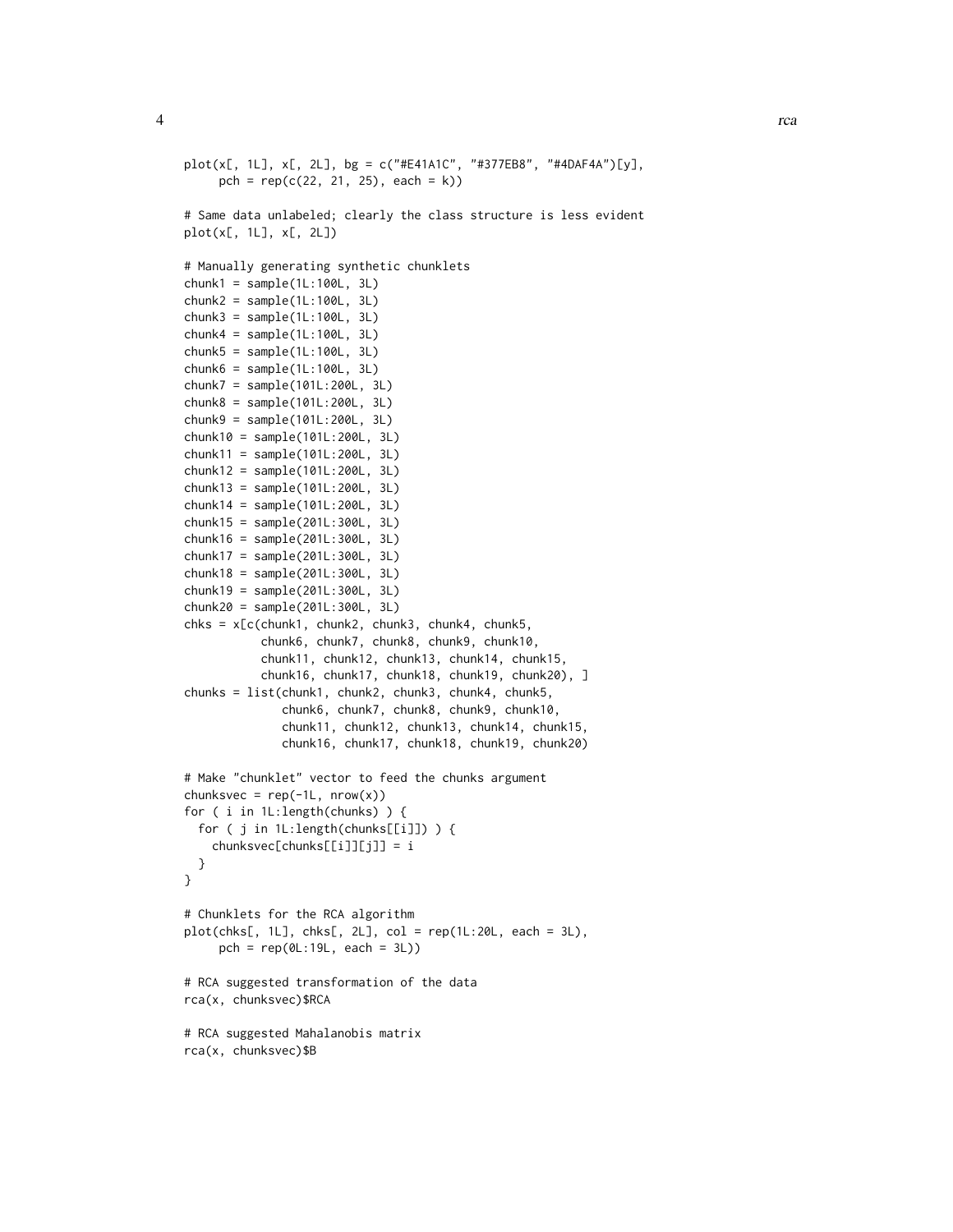```
# Whitening transformation applied to the chunklets
chkTransformed = as.matrix(chks) %*% rca(x, chunksvec)$RCA
plot(chkTransformed[, 1L], chkTransformed[, 2L],
    col = rep(1L:20L, each = 3L),pch = rep(0L:19L, each = 3L))
```

```
# Origin data after applying RCA transformation
xnew = rca(x, chunksvec)$newX
plot(xnew[, 1L], xnew[, 2L],
     bg = c("#E41A1C", "#377EB8", "#4DAF4A")[gl(n, k)],
    pch = c(rep(22, k), rep(21, k), rep(25, k)))
```